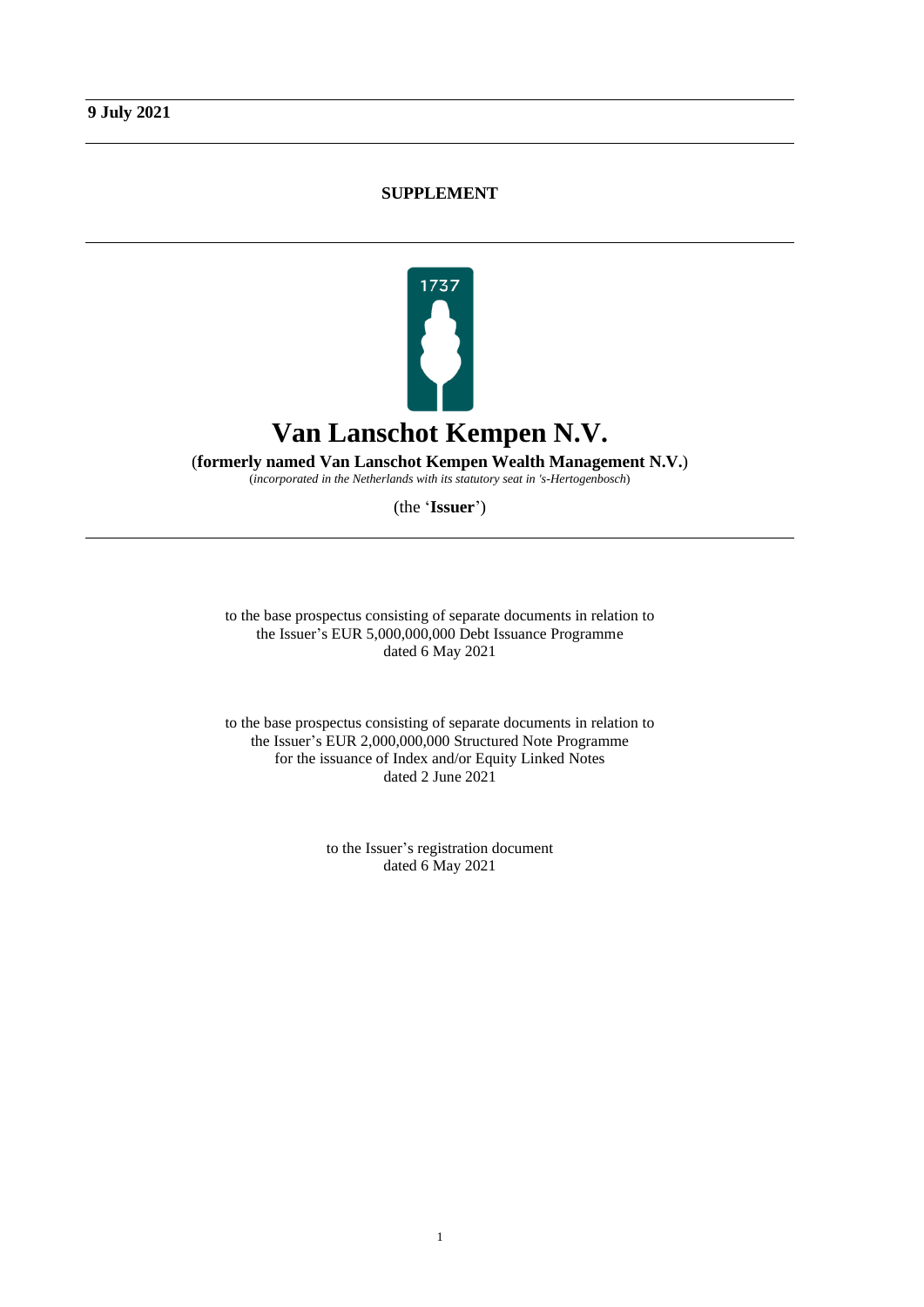This supplement (the '**Supplement**') constitutes a supplement for the purposes of Regulation (EU) 2017/1129, as amended (the '**Prospectus Regulation**') and is supplemental to, forms part of and should be read in conjunction with:

- (i) the registration document dated 6 May 2021 (the '**Registration Document**') of Van Lanschot Kempen N.V., formerly named Van Lanschot Kempen Wealth Management N.V. (the '**Issuer**');
- (ii) to the base prospectus consisting of separate documents (comprising the Registration Document and a securities note dated 6 May 2021) in relation to the Issuer's EUR 5,000,000,000 Debt Issuance Programme (the '**Base Prospectus dated 6 May 2021**'); and
- (iii) to the base prospectus consisting of separate documents (comprising the Registration Document and a securities note dated 2 June 2021) in relation to the Issuer's EUR 2,000,000,000 Structured Note Programme for the issuance of Index and/or Equity Linked Notes (the '**Base Prospectus dated 2 June 2021**').

The Base Prospectus dated 6 May 2021 and the Base Prospectus dated 2 June 2021 are together referred to as the '**Base Prospectuses**'.

This Supplement is prepared in connection with:

- (i) the publication of a press release by the Issuer announcing the intention to appoint Mr Maarten Edixhoven as Chairman of the Management Board of the Issuer;
- (ii) the completion of the legal merger (*juridische fusie*) between Van Lanschot Kempen Wealth Management N.V. and its (former) holding company, Van Lanschot Kempen N.V., effective as of 1 July 2021 and a subsequent legal name change of the Issuer; and
- (iii) a regulatory development which requires the Issuer to update the risk factor "*Minimum regulatory capital and liquidity requirements*".

The Registration Document and the securities notes of the Base Prospectuses have been approved by the Netherlands Authority for the Financial Markets (*Stichting Autoriteit Financiële Markten*) (the '**AFM**').

This Supplement has been approved by the AFM as competent authority under the Prospectus Regulation and published in electronic form on the Issuer's website: <https://www.vanlanschotkempen.com/en/financial/debt-investors/library/2021>

Terms used but not otherwise defined in this Supplement shall have the same meaning as ascribed to them in the

Registration Document. To the extent that there is any inconsistency between (a) any statement in this Supplement or any statement incorporated by reference into the Registration Document by this Supplement and (b) any other statement in or incorporated by reference in the Registration Document, the statements in (a) above will prevail.

The AFM only approves this Supplement as meeting the standards of completeness, comprehensibility and consistency imposed by the Prospectus Regulation. Such approval should not be considered as an endorsement of the issuer that is the subject of this Supplement or of the quality of the securities that are the subject of this Supplement.

The AFM has been requested by the Issuer to provide the *Financial Services and Markets Authority* (the '**FSMA**') in Belgium, the *Commission de Surveillance du Secteur Financier* (the '**CSSF**') in Luxembourg, the Central Bank of Ireland in Ireland (the '**CBI**') and the *Finansinspektionen* in Sweden (the '**Finansinspektionen**') with a certificate of approval ('**Notification**') attesting that this Supplement has been drawn up in accordance with the Prospectus Regulation. The AFM shall notify the European Securities and Markets Authority ('**ESMA**') of the approval of this Supplement at the same time as such approval is notified to the Issuer. In addition, the AFM shall provide ESMA with a copy of this Supplement.

The Issuer accepts responsibility for the information contained in this Supplement. To the best of the knowledge of the Issuer the information contained in this Supplement is in accordance with the facts and makes no omission likely to affect its import. Any information from third parties has been accurately reproduced and as far as the Issuer is aware and is able to ascertain from information published by that third party, does not omit anything which would render the reproduced information inaccurate or misleading. The Issuer accepts responsibility accordingly.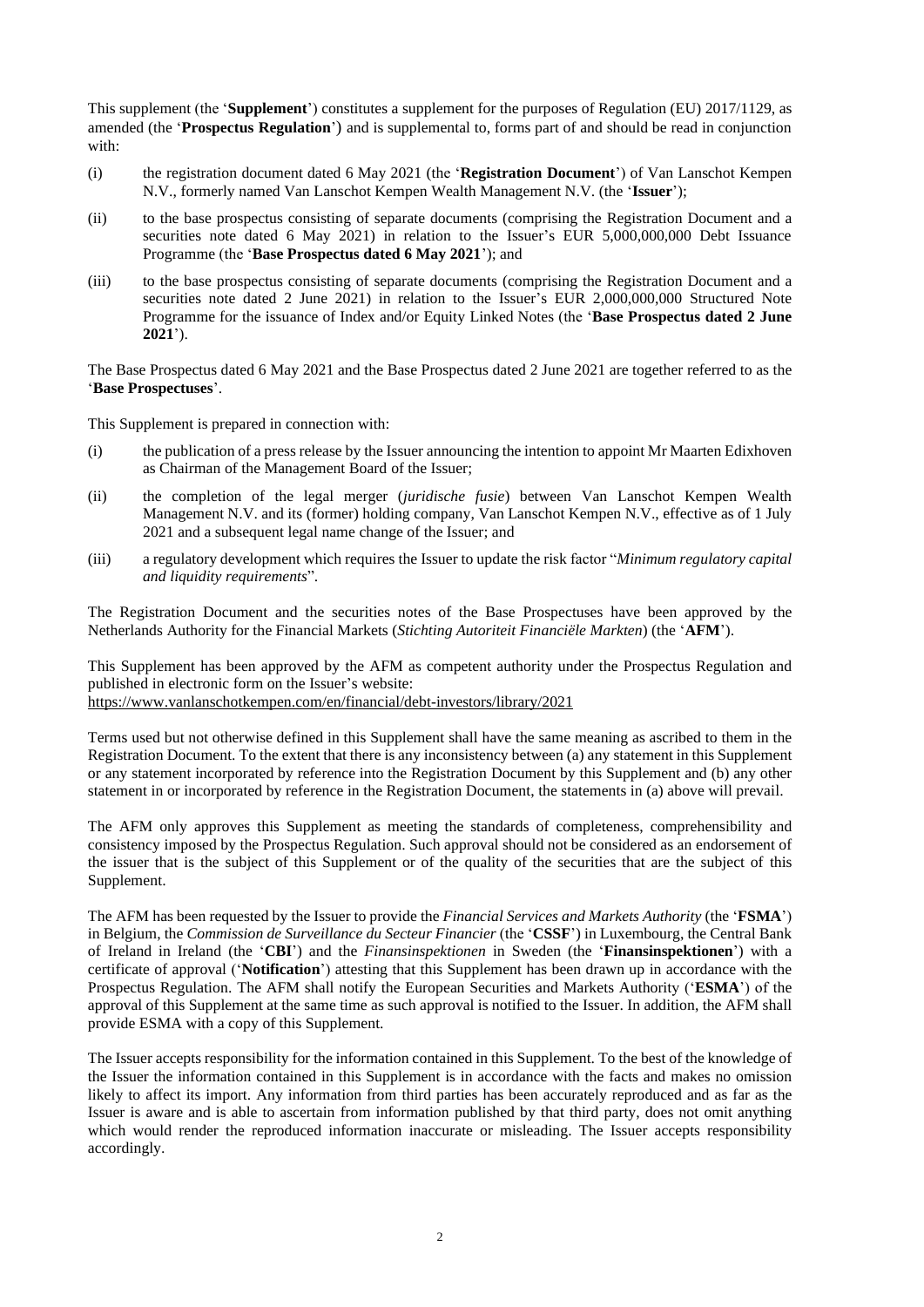No person is or has been authorised by the Issuer to give any information or to make any representation not contained in or not consistent with the Base Prospectuses, the Registration Document and this Supplement, and, if given or made, such information or representation must not be relied upon as having been authorised by the Issuer.

The Base Prospectuses, the Registration Document and this Supplement should not be considered as a recommendation by the Issuer that any recipient of the Base Prospectuses, the Registration Document or this Supplement should purchase Notes of the Issuer. Each investor contemplating purchasing any Notes should make its own independent investigation of the financial condition and affairs, and its own appraisal of the creditworthiness, of the Issuer. The Base Prospectuses, the Registration Document and this Supplement do not constitute an offer or invitation by or on behalf of the Issuer to any person to subscribe for or to purchase any Notes.

The delivery of the Base Prospectuses, the Registration Document and this Supplement will not in any circumstances imply that the information contained therein concerning the Issuer is correct at any time subsequent to the respective dates thereof or that there has been no adverse change, or any event reasonably likely to involve any adverse change, in the prospects or financial performance or position of the Issuer since the date hereof or, if later, the date upon which the Base Prospectuses and the Registration Document (each as supplemented by this Supplement) have been most recently amended or supplemented. Investors will need to make their own investigations and financial calculations on the basis of, amongst others, the financial information incorporated by reference herein in order to make an informed assessment of the future assets and liabilities, financial position, profit and losses and prospects of the Issuer and when deciding whether or not to purchase any financial instruments issued by the Issuer. The Issuer has no obligation to update the Base Prospectuses or the Registration Document (each as supplemented by this Supplement), except when required by and in accordance with the Prospectus Regulation.

The Base Prospectuses, the Registration Document and this Supplement do not constitute an offer to sell or the solicitation of an offer to buy any Notes in any jurisdiction to any person to whom it is unlawful to make the offer or solicitation in such jurisdiction. The distribution of the Base Prospectuses, the Registration Document and this Supplement and the offer or sale of Notes may be restricted by law in certain jurisdictions. The Issuer does not represent that the Base Prospectuses, the Registration Document or this Supplement may be lawfully distributed, or that any Notes may be lawfully offered, in compliance with any applicable registration or other requirements in any such jurisdiction, or pursuant to an exemption available thereunder, or assume any responsibility for facilitating any such distribution or offering. In particular, no action has been taken by the Issuer which would permit a public offering of any Notes or distribution of the Base Prospectuses, the Registration Document or this Supplement in any jurisdiction where action for that purpose is required. Accordingly, no Notes may be offered or sold, directly or indirectly, and neither the Base Prospectuses, the Registration Document, this Supplement nor any advertisement or other offering material may be distributed or published in any jurisdiction, except under circumstances that will result in compliance with any applicable laws and regulations. Persons into whose possession the Base Prospectuses, the Registration Document, this Supplement or any Notes of the Issuer may come must inform themselves about, and observe, any such restrictions on the distribution of the Registration Document and this Supplement and the offering and sale of such Notes.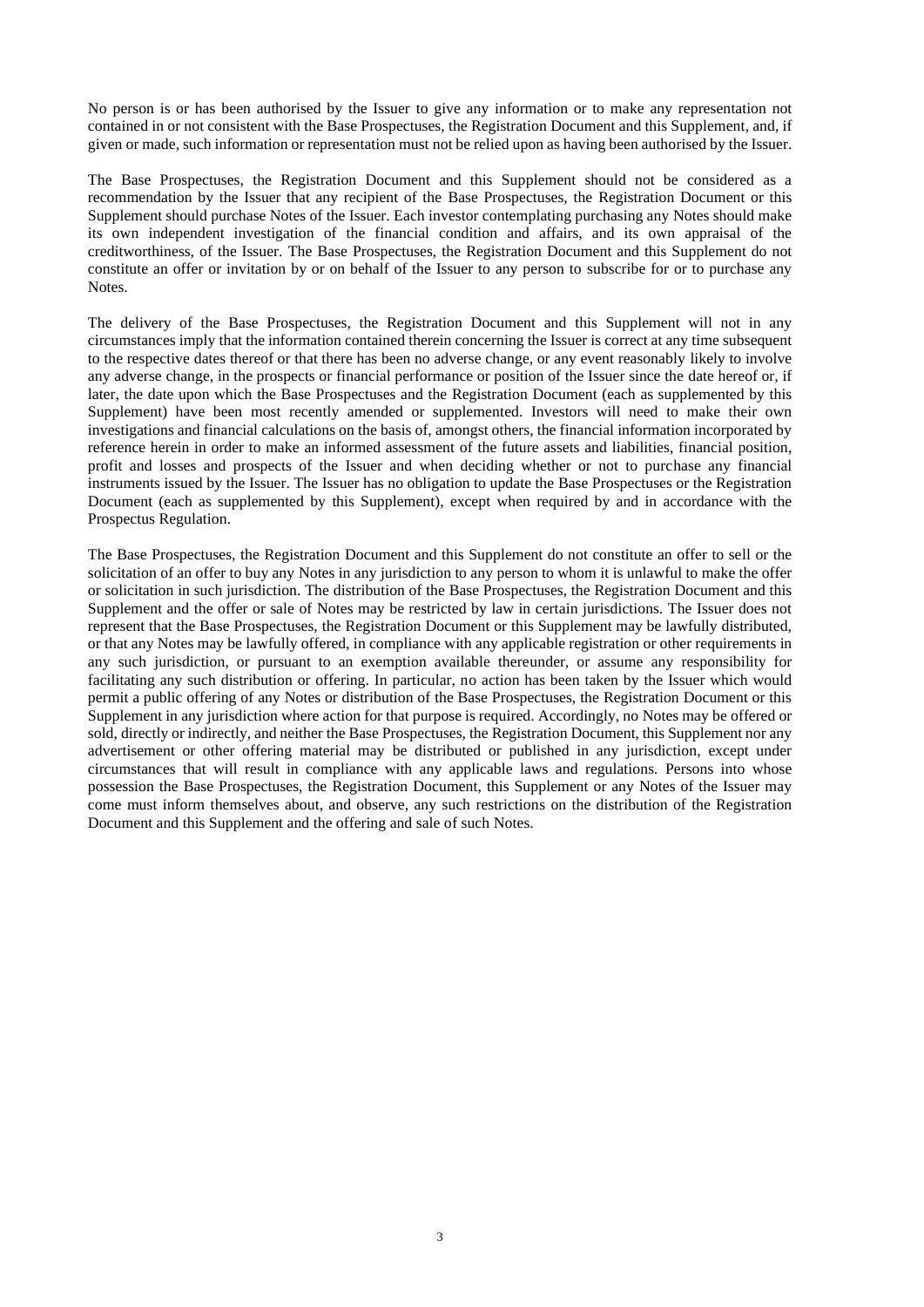### **RECENT DEVELOPMENTS**

Following the Issuer's publication in January 2021 that its current Chairman of the Management Board, Mr Karl Guha, had resolved to step down by the end of 2021, the Issuer's Supervisory Board announced on 11 May 2021 its intention to appoint Mr Maarten Edixhoven as Chairman of the Management Board on 1 October 2021.

On 1 July 2021, the legal merger (*juridische fusie*) between the Issuer and its (former) holding company Van Lanschot Kempen N.V. became effective and, amongst others, as a result (i) the former holding company, Van Lanschot Kempen N.V. disappeared as a separate legal entity, (ii) the Issuer assumed all rights and obligations of the disappearing holding company, (iii) the Issuer changed its legal name to the name of its former parent company, Van Lanschot Kempen N.V., and (iv) the articles of association (*statuten*) of the Issuer were amended and restated.

The former holding company did not engage in any activities other than holding shares in the capital of the Issuer. Therefore, the legal merger has no impact on clients, employees, debtholders and the internal control framework of the Issuer and its subsidiaries. The only effect of the legal merger which may be perceived by these parties will be the legal name change. The legal merger enables the Issuer to optimise its capital structure. Furthermore, the legal merger is a next step in the endeavour to further simplify and streamline the corporate structure, building on the legal merger between the Issuer (at the time named Van Lanschot N.V.) and its then subsidiary Kempen & Co N.V., which was effected on 1 January 2020. The legal merger will also reduce financial and regulatory reporting obligations.

In connection herewith and certain other recent changes and developments, the Issuer wishes to update the Base Prospectuses and certain sections in the chapter '*Van Lanschot Kempen Wealth Management N.V.*' of the Registration Document.

In addition, the Issuer has been informed about a recent regulatory development which requires it to update the risk factor "*Minimum regulatory capital and liquidity requirements*" in the chapter '*Risk Factors*' of the Registration Document.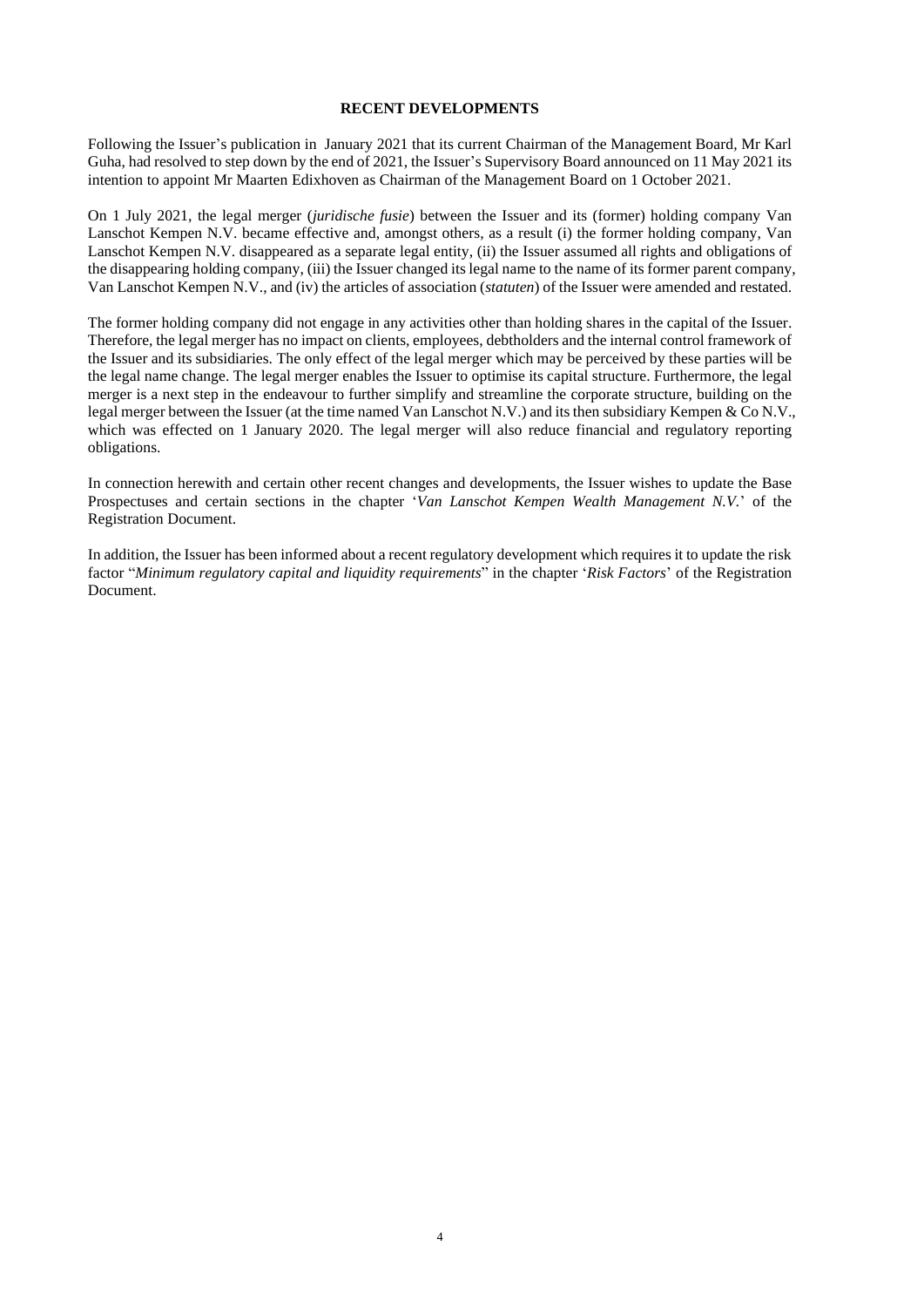### **AMENDMENT TO THE REGISTRATION DOCUMENT AND TO THE BASE PROSPECTUSES**

All references in the Registration Document and the Base Prospectuses to 'Van Lanschot Kempen Wealth Management N.V.', 'Issuer' and 'Van Lanschot Kempen' shall be read and construed as references to 'Van Lanschot Kempen N.V.'.

## **AMENDMENTS OR ADDITIONS TO THE REGISTRATION DOCUMENT**

- A. The paragraph following the third bullet of the risk factor entitled: "*Minimum regulatory capital and liquidity requirements*" in the chapter '*Risk Factors*' on page 11 to page 13 (inclusive) of the Registration Document shall be amended by (i) replacing the sentence "Introduction of the floor is not expected to come into force before the end of 2021." at the end thereof with the "Nevertheless, on 26 May 2021, DNB announced that it had decided to no longer delay the introduction of a floor for the risk weighting of mortgage loans. Provided the economic recovery continues in line with current expectations, the measure will enter into effect on 1 January 2022. Assuming the aforementioned measure will indeed become effective as of that date, the Issuer's CET1 ratio is expected to decrease with around 3 percentage points." and (ii) correcting a syntax error in the fourteenth to eigthteenth line thereof, such that the paragraph now reads as follows:
	- " On 7 December 2017, the Basel Committee published the finalised Basel III reforms as improvements to the global regulatory framework ("**Basel III Reforms**") (informally referred to as Basel IV). Basel III Reforms seeks to restore credibility in the calculation of risk-weighted assets ("**RWA**") and improve the comparability of banks' capital ratio. The most important changes involve stricter rules for internal models. Internal models for operational risk will no longer be permitted; a standardised approach must be applied instead. The rules for calculating RWAs for credit risk will be tightened, under the standardised approach as well as under the internal ratings-based (IRB) approach. Furthermore, the requirements for the risk-weighting of mortgages will change. In the revised standardised approach, mortgage risk weights depend on the loan-to-value (LTV) ratio of the relevant mortgage (instead of the existing single risk weight to residential mortgages). In accordance with the Basel III Reforms, banks' calculations of RWAs generated by internal models cannot, in aggregate, fall below 72.5 per cent. of the RWA computed by the standardised approaches. This limits the benefit the Issuer can gain from using internal models to 27.5 per cent. The implementation will be gradual, over a nine-year period. A 50 per cent. floor comes into effect at the start of 2022, followed by 5 per cent. increases every year until 2026, when 70 per cent. will be the floor. The final 72.5 per cent. floor will be in effect in 2027. Although the impact of Basel III Reforms and the intended introduction of a floor for mortgage portfolio risk weights from DNB (which was initially scheduled to be implemented in fall 2020) remains subject to considerable uncertainty, the impact on the RWA of the Issuer is estimated to be an increase of around 15 per cent of the Issuer's RWA. Per 31 December 2020, a 15 per cent. increase of the Issuer's RWA would result in a decrease of around 3 percentage points of the CET1 ratio. This decrease means the CET1 ratio decreases from 24.3 per cent. to around 21.3 per cent., which is still well above the Issuer's target of 15-17 per cent. However, these are preliminary calculations and the ultimate impact may be more significant as there are still uncertainties in this respect. On 17 March 2020, DNB announced that it had decided to defer the intended introduction of the floor for mortgage portfolio risk weights until further notice in order to support lending. This was followed by a statement of DNB in the Autumn 2020 Financial Stability Report in which DNB stated that in view of the current uncertainty around the impact of Covid-19, they see no grounds at this stage to introduce the floor for mortgage loan risk weighting and will not take a decision on the floor for mortgage loan risk weighting until mid-2021 at the earliest. Nevertheless, on 26 May 2021, DNB announced that it had decided to no longer delay the introduction of a floor for the risk weighting of mortgage loans. Provided the economic recovery continues in line with current expectations, the measure will enter into effect on 1 January 2022. Assuming the aforementioned measure will indeed become effective as of that date, the Issuer's CET1 ratio is expected to decrease with around 3 percentage points."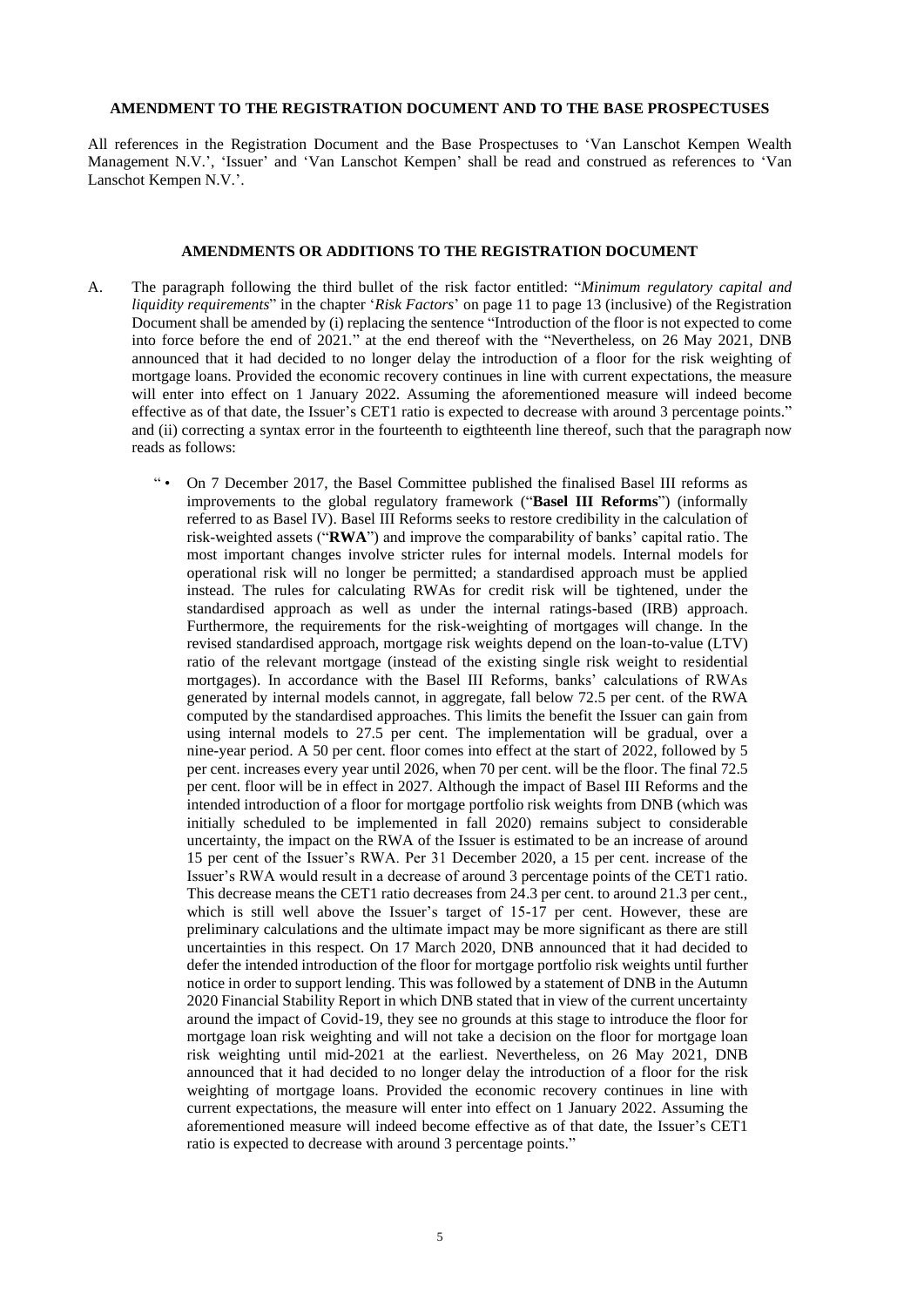- B. The list of documents deemed to be incorporated by reference in, and to form part of, the Registration Document in the chapter '*Documents Incorporated by Reference*' on page 18 of the Registration Document shall be amended by replacing item (a) thereof with the following:
	- "(a) [an English translation of the Articles of Association \(](https://media.vanlanschot.nl/media/pdfs/articles-of-association-van-lanschot-nv-23-may-2018.pdf)*statuten*) of the Issuer: [https://www.vanlanschotkempen.com/media/4656/deed-of-amendment-articles-of-association-vl](https://www.vanlanschotkempen.com/media/4656/deed-of-amendment-articles-of-association-vlkwm-06-2021.pdf) [kwm-06-2021.pdf;](https://www.vanlanschotkempen.com/media/4656/deed-of-amendment-articles-of-association-vlkwm-06-2021.pdf)"
- C. The following amendments are made to the chapter '*Van Lanschot Kempen Wealth Management N.V.'* of the Registration Document:
	- (i) The first four paragraphs and the simplified group structure overview directly underneath the heading '*General information and corporate history*' on page 19 are deleted and replaced by the following:

"The Issuer, a union of two specialised financial boutiques, was incorporated on 9 March 1970, but can be considered to be the oldest independent Dutch financial institution with a history dating back to 1737. The subsidiaries Kempen Capital Management N.V. ("**KCM**") and F. van Lanschot Bankiers (Schweiz) AG ("**Van Lanschot Switzerland**") contribute to the income of the Issuer.

From 1991 onward, the Issuer followed a strategy of strong expansion. In addition, offices were opened in Belgium in 1991 and in Switzerland in 1995.

The simplified group structure in which the Issuer, KCM and Van Lanschot Switzerland reside is as follows:



(ii) The paragraph headed '*Announcement of legal merger between Van Lanschot and Van Lanschot Kempen*' on page 21, together with its heading is deleted and replaced by the following:

### "**Legal merger between the Issuer and its former holding company effectuated per 1 July 2021**

In order to optimise the capital position of the group and further simplify the group structure, the Issuer (at the time named Van Lanschot Kempen Wealth Mangement N.V.) and its former holding company, Van Lanschot Kempen N.V. ("**VLK Holding**"), effectuated a legal merger (*juridische fusie*) per 1 July 2021 whereby VLK Holding merged into the Issuer and, as a result, VLK Holding disappeared a separate legal entity (the "**Legal Merger**").

As a result of the Legal Merger, all of VLK Holding's assets, liabilities, rights and obligations have transferred, by operation of law (*overgang onder algemene titel*), to the Issuer. The Legal Merger has not led to a material change in the financial position of the Issuer, since VLK Holding essentially held no assets other than the shares in the capital of the Issuer and VLK Holding had incurred essentially no liabilities as at 31 December 2020, the end of the financial year for which the most recent audited company and consolidated financial statements for VLK Holding were prepared.

The aim to optimise the capital position of the group derived from the impact of a Q&A published by the European Banking Authority on 3 November 2017, providing for a certain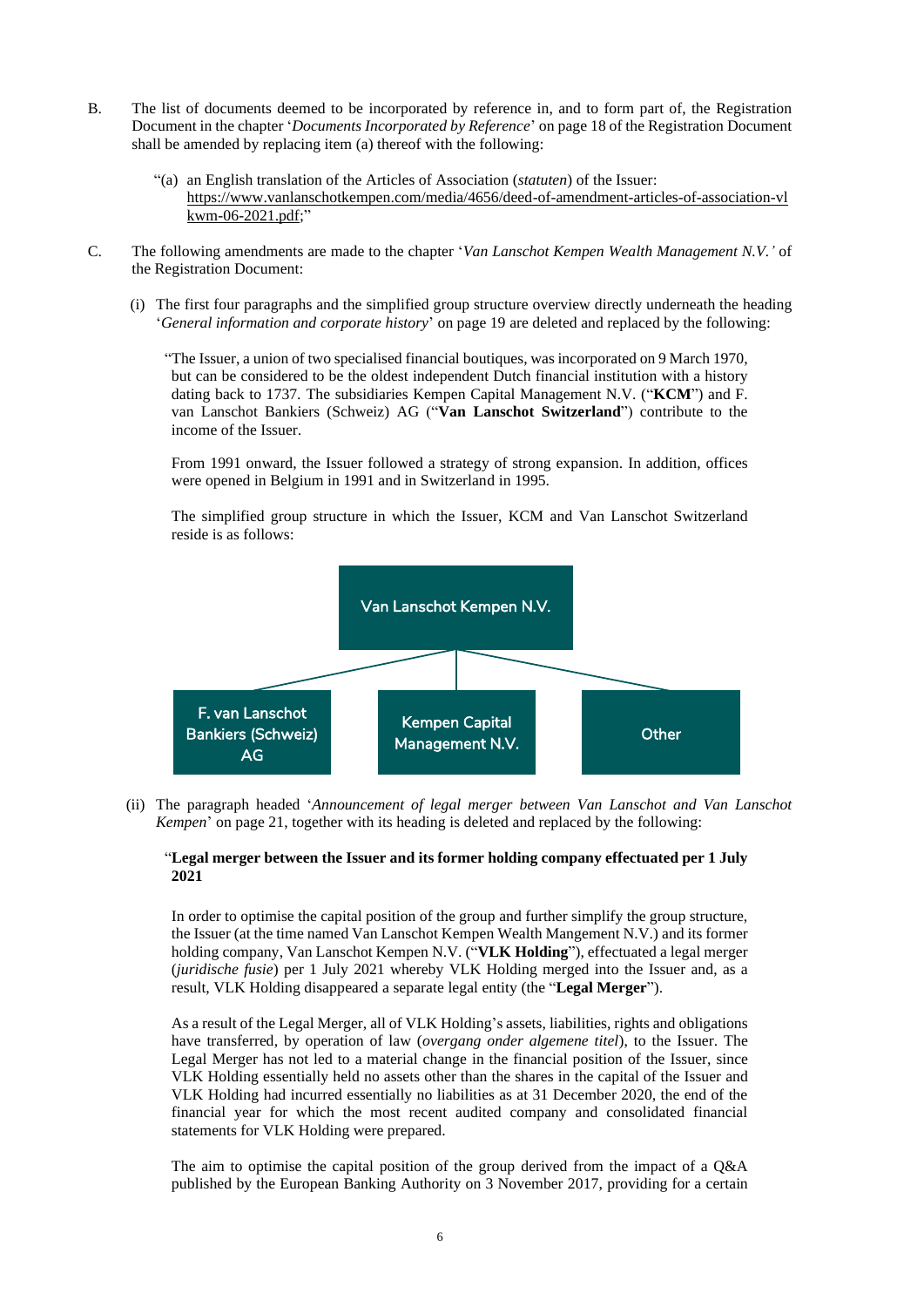interpretation of Regulation (EU) No. 575/2013, as amended ("**CRR**"). Pursuant to this interpretation, the 'surplus capital' portion of Additional Tier 1 instrument and Tier 2 instruments issued by the Issuer could no longer be included in the 'consolidated own funds' of VLK Holding. This impacted the Tier 1 total capital and leverage ratios of VLK Holding (the "**CRR Impact**"). The Legal Merger between the Issuer and VLK Holding remediated the CRR Impact such that, as a result, the (so-called) minority interest deduction will no longer be applicable. This means, now that the Issuer is the entity whose (certificates of) shares are listed on Euronext in Amsterdam, that the Van Lanschot Kempen-group is effectively able to report the capital ratio's of the Issuer at the level of the exchange listed entity. This results in a higher reported Tier 1 and Total Capital Ratio of the listed entity. The Tier 1 capital ratio of the listed entity will increase by 130 bps and the total capital ratio will increase by 293 basispoints based on the financial results reported per 31 December 2020.

Lastly, in connection with the Legal Merger, the legal name of the Issuer changed from Van Lanschot Kempen Wealth Management N.V. into Van Lanschot Kempen N.V."

- (iii) As result of the Legal Merger, the shares in the capital of the Issuer, initially held by its former holding company, VLK Holding, are now held by the STAK directly. In connection therewith, the first two paragraphs directly underneath the heading '*Shares and shareholders*' on page 24 and 25 are deleted and replaced by the following:
	- "The issued share capital of the Issuer consists of 41,361,668 shares of  $\epsilon$ 1 each. All shares are nominative shares. Share certificates have not been issued. The authorised share capital of the Issuer consists of 150,000,000 shares of  $E1$  nominal value each, and is divided equally into ordinary shares A ("**Class A Shares**") and preference shares C ("**Class C Shares**"). Class C Shares have not been issued. The outstanding ordinary share capital amounts to EUR 41,361,668. Almost all of the Class A Shares are held by Stichting Administratiekantoor van gewone aandelen A Van Lanschot Kempen (the "**STAK**"), which has issued depositary receipts for these shares. These depositary receipts for the Issuer's shares, are listed and traded on Euronext in Amsterdam. The STAK fully complies with Principle 4.4 of the Dutch Corporate Governance Code 2016 (the "**Corporate Governance Code**"), which specifies that "*depositary receipts for shares can be a means of preventing the majority (including a chance majority) of shareholders from controlling the decision-making process as a result of absenteeism at a General Meeting. Depository receipts for shares should not be issued as an anti-takeover protective measure*".
- (iv) Until the annual General Meeting of VLK Holding, held on 27 May 2021, an executive board ("**Executive Board**") oversaw the implementation of the strategy and managed the core activities of the Issuer. The Executive Board consisted of the members of the Statutory Board and the person responsible for Investment Strategies & Solutions, Mr Erik van Houwelingen. On 27 May 2021, the Supervisory Board appointed Mr Van Houwelingen as a member of the Management Board of VLK Holding and the Issuer. As a result of this appointment, the Management Board consisted of all members of the Executive Board and the Executive Board ceased to exist. In connection therewith, the four paragraphs directly underneath the heading '*Executive Board, Statutory Board and Supervisory Board*' on page 28, together with its heading are deleted and replaced by the following and all references in the Registration Document to 'Executive Board' and 'Statutory Board' shall be read and construed as references to 'Management Board':

### "**Management Board and Supervisory Board**

#### *Board practices of the Issuer*

The Issuer is a two-tier board company. Supervision of the Management Board and the general conduct of affairs is entrusted to the Supervisory Board. Members of the Management Board are appointed by the Supervisory Board. Members of the Supervisory Board in turn are appointed by the General Meeting of the Issuer.

### *Management Board*

The Management Board oversees the implementation of the strategy and manages the core activities of the Issuer. This ensures better alignment between core activities and a more effective decision-making process.